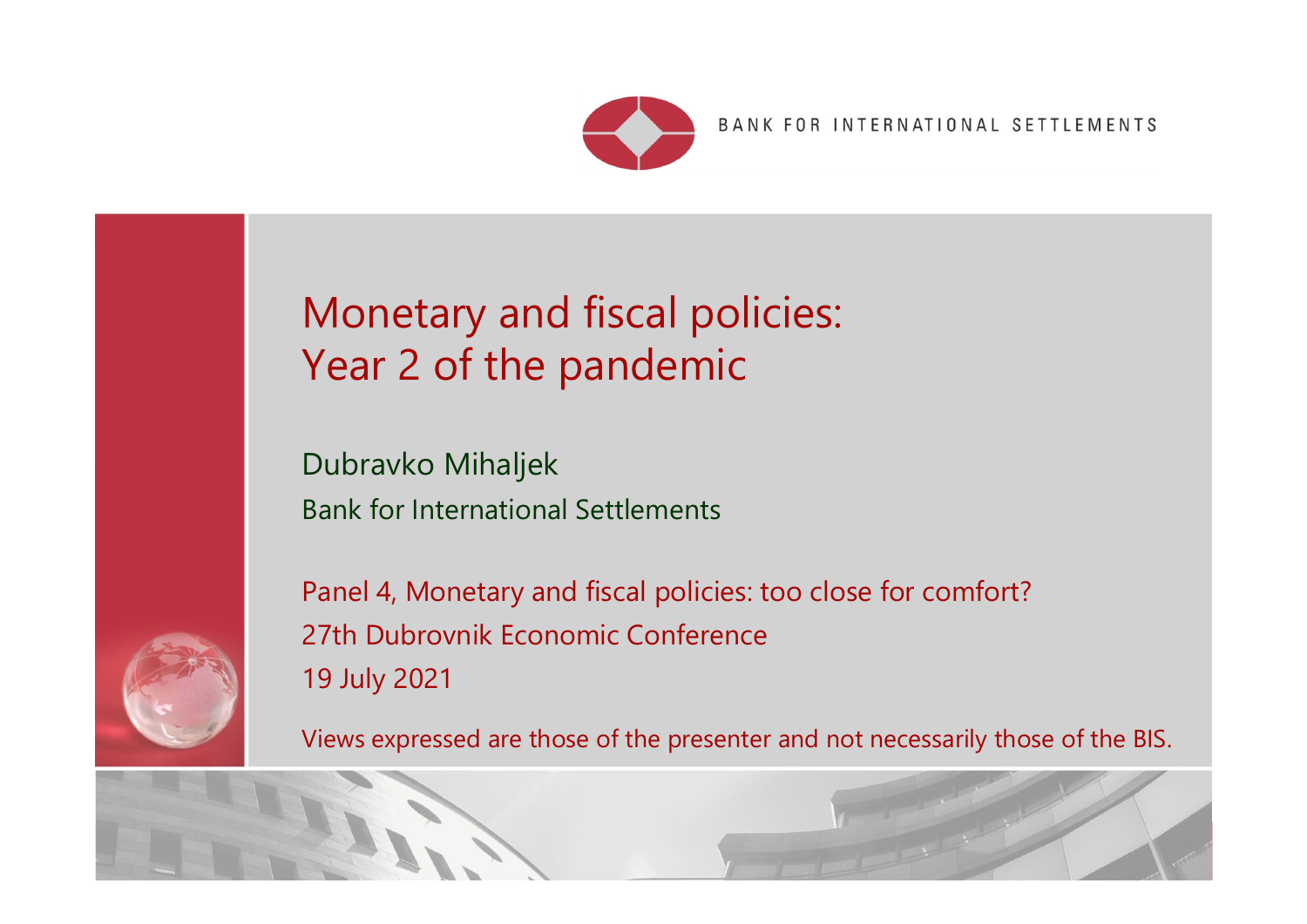# Powerful fiscal response to the pandemic

Fiscal support \$10 trillion globally (>9% of world GDP, March 2021) AU, CA, JP, UK, US 17–26% of GDP over 2020–22; EU 7–11%, plus grants from NGEU EMEs 5–12% of GDP

Measures above-the-line, below-the line, contingent liabilities



 $1$  Health- and non-health-related spending measures announced through 17 March 2021. For the European Recovery and Resilience Facility (RRF), 50% of grants assumed to be spent in 2021.

Sources: European Commission; IMF; OECD; BIS; BIS calculations.

Fiscal stimulus like none since World War II<sup>1</sup>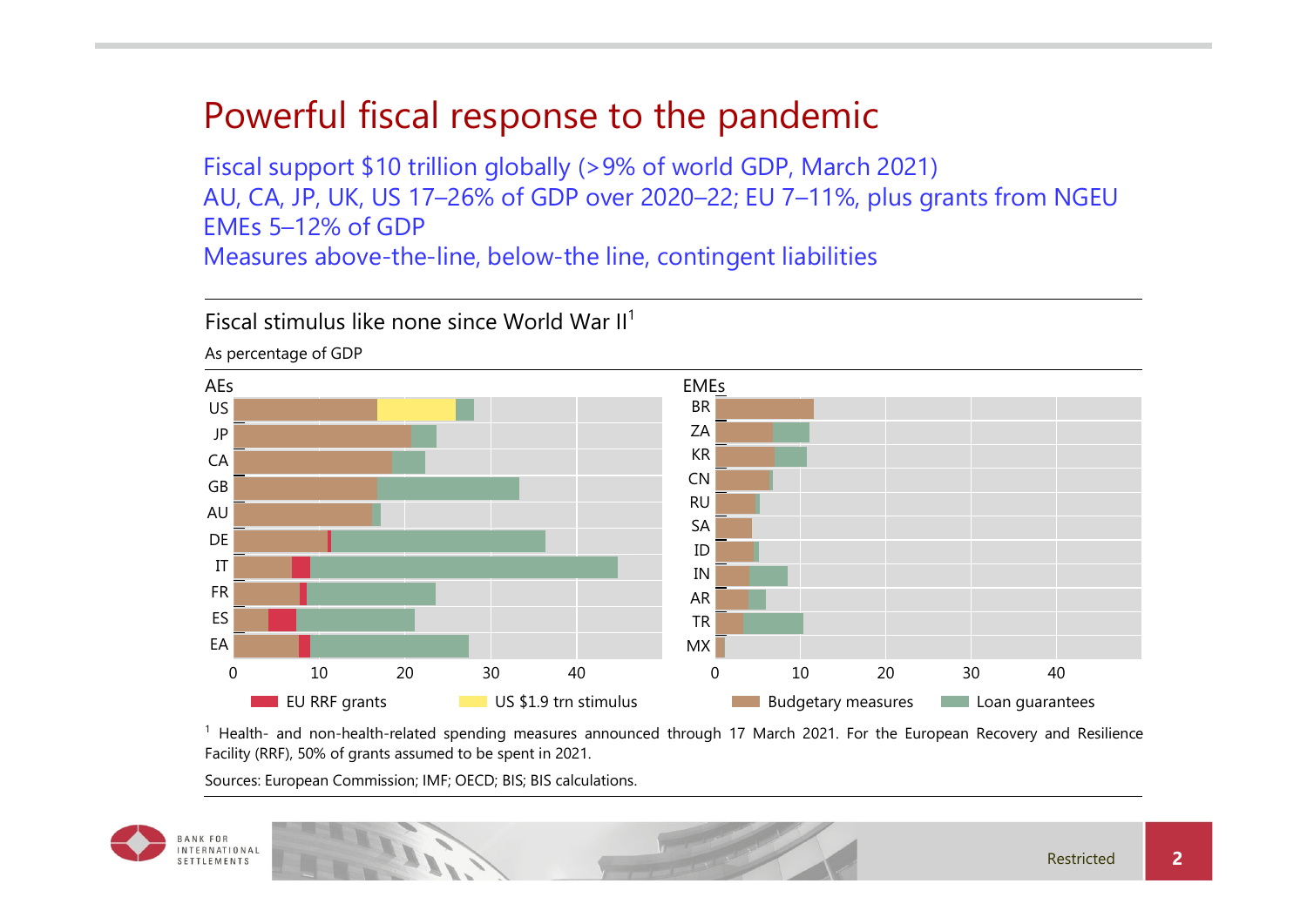# Swift and forceful monetary response

All monetary policy tools used: interest rates, asset purchases, forward guidance, yield curve control, macroprudential tools Novelties: corporate bond/CP purchases, funding-for-lending schemes for SMEs, asset purchases in EMEs

#### Forceful monetary policy boost matches fiscal largesse



 $1$  Dotted line: deposit facility rate.  $2$  Total assets. "Other AEs" and "EMEs" show median values for eight AEs and 22 EMEs. Sources: IMF; national data; BIS; Cantú et al (2021); BIS calculations.

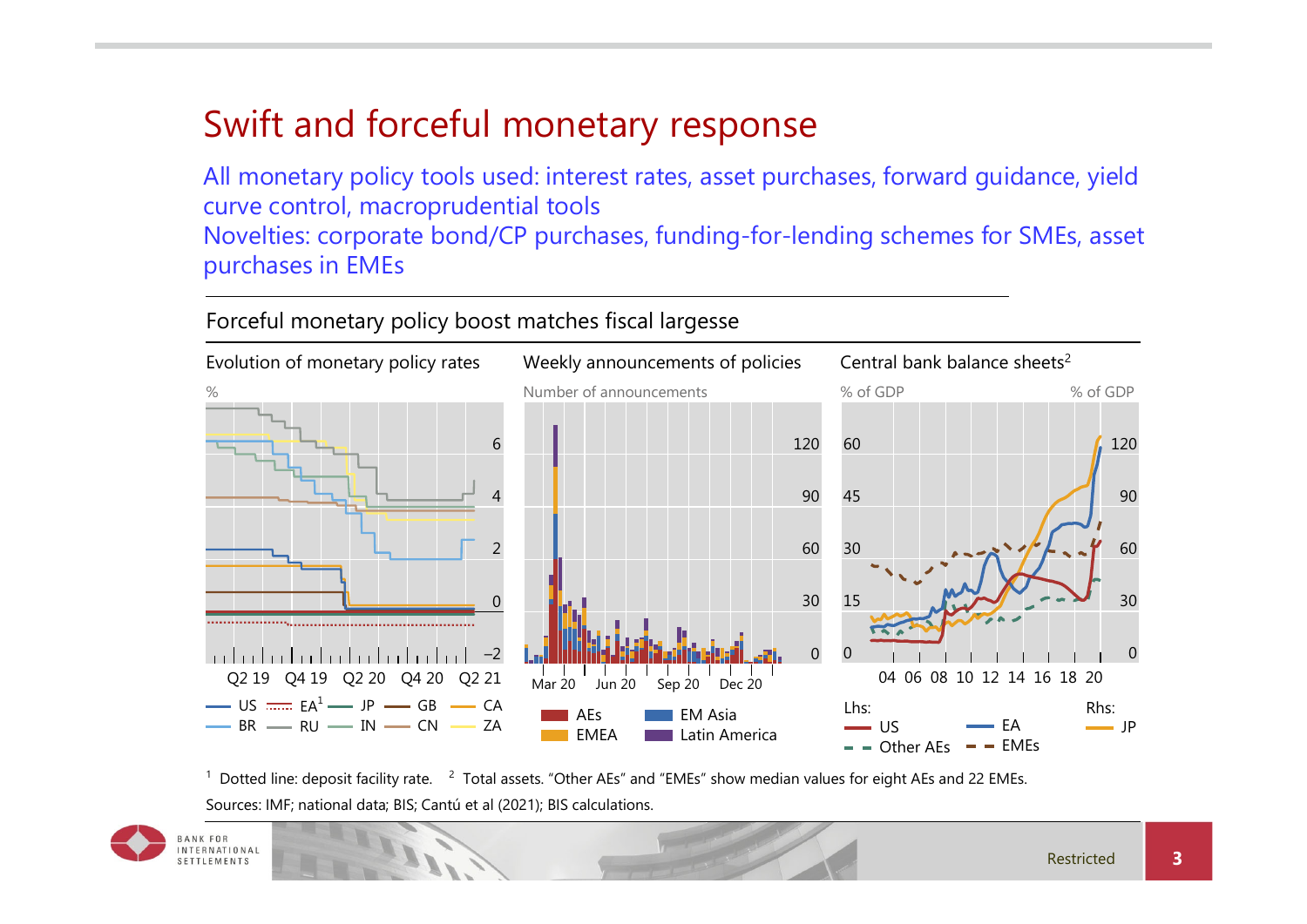# Global effects of fiscal/monetary synergy…

#### Strong rebound of global economy Rising cost pressures, partly spilling over to CPI inflation

Global manufacturing fires on all cylinders, services rebound, costs rise further $1$ 



 $<sup>1</sup>$  Purchasing managers' indices: a value of 50 indicates that the number of firms reporting improvement in activity is the same as the number</sup> reporting deterioration. <sup>2</sup> Weighted averages based on GDP and PPP exchange rates. For manufacturing, six advanced economies (AEs) and 19 EMEs (16 EMEs for growth outlook); for services, five AEs and four EMEs.  $3$  Expectations of output (for services, business activity) growth over the next 12 months. <sup>4</sup> Average prices of all goods purchased/sold (volume-weighted) in the current compared with the previous month.

Sources: Datastream; IHS Markit; BIS calculations.

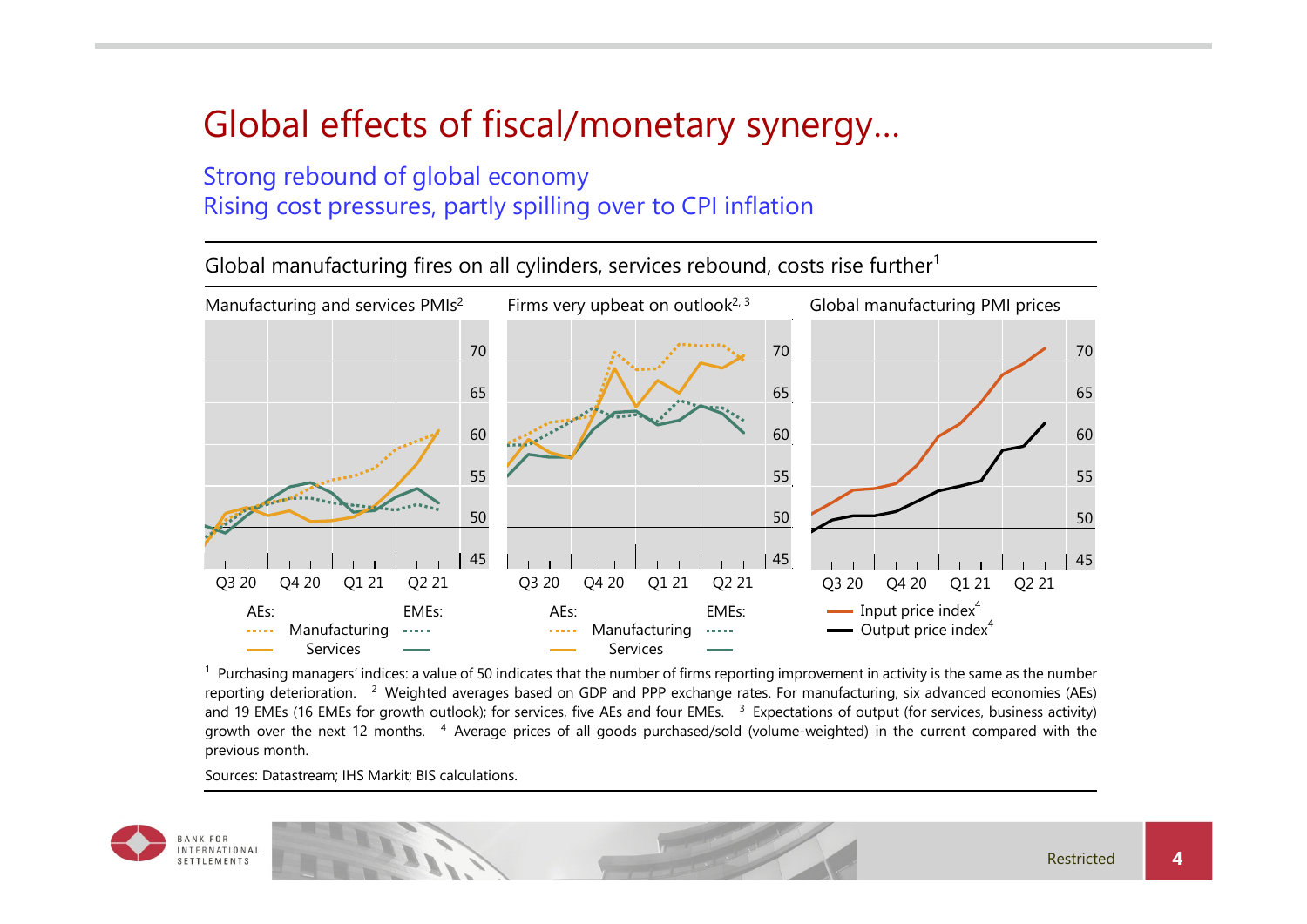# … operating through trade …

Positive real spillovers from Positive expansion in major economies

In per cent



 $1$  Estimates from Global VAR model. For other AEs and other EMEs, GDP PPP weighted averages of the estimates.  $2$  AU, CA, GB and JP. <sup>3</sup> BR, IN, KR and MX. <sup>4</sup> Effects of 1% increase in nominal GDP of source countries on exports of recipient countries, accounting for the domestic value added of the latter and spillovers via third-party countries.

Sources: Wu and Xia (2016); IMF; OECD; Bloomberg; national data; BIS; BIS calculations.

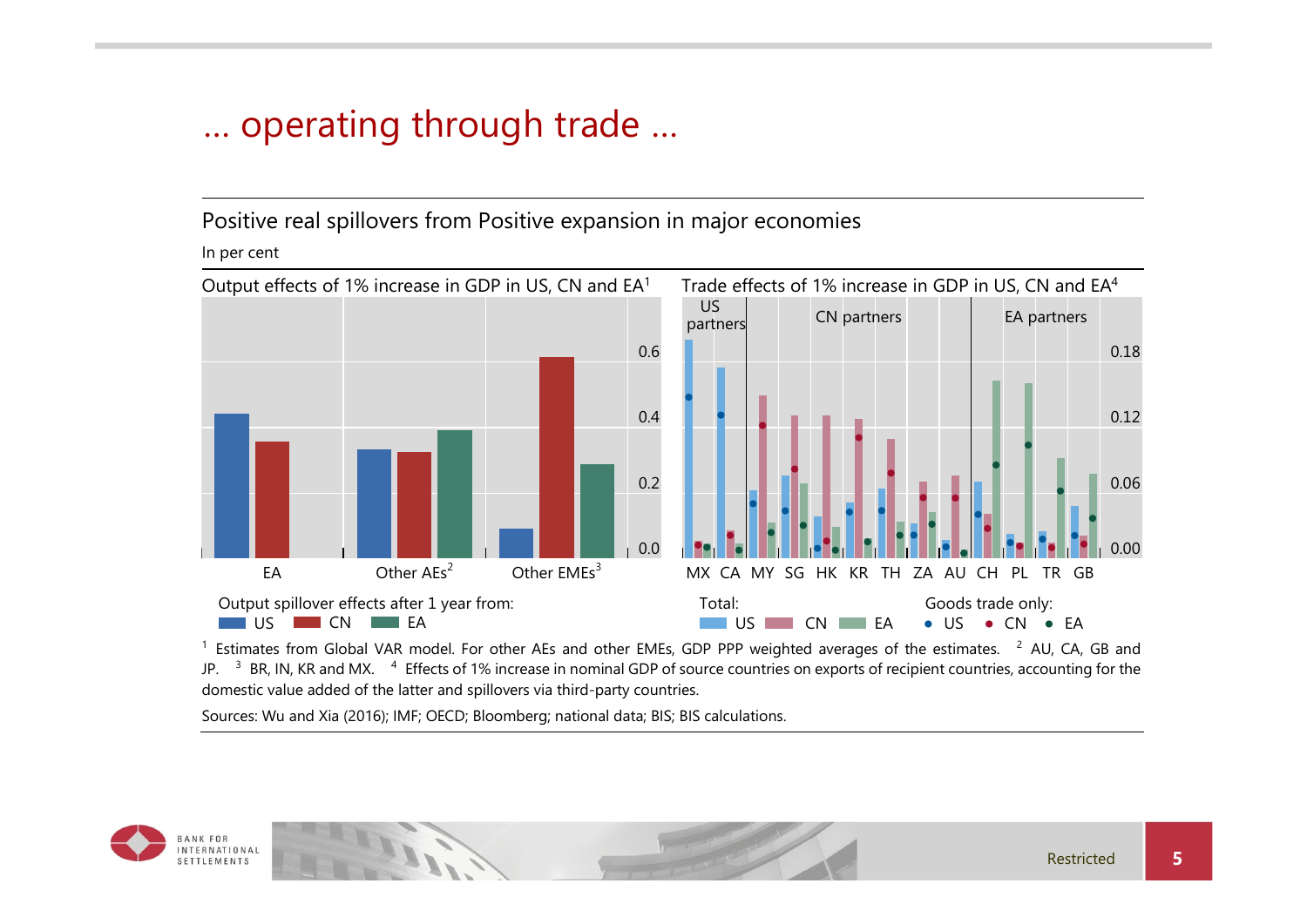### … and financial channels



 $^1$  Option-adjusted spreads over Treasuries.  $^{-2}$  For US dollar-denominated debt issued by EME corporations; JPMorgan CEMBI index, stripped spreads. <sup>3</sup> Bilateral USD exchange rates; a decrease indicates USD depreciation. Simple averages across country groups. <sup>4</sup> Ten-year local currency sovereign yields. 5 JPMorgan GBI-EM broad, yield on traded index.

Sources: Bloomberg; Datastream; ICE BofAML indices; JPMorgan Chase; BIS calculations.

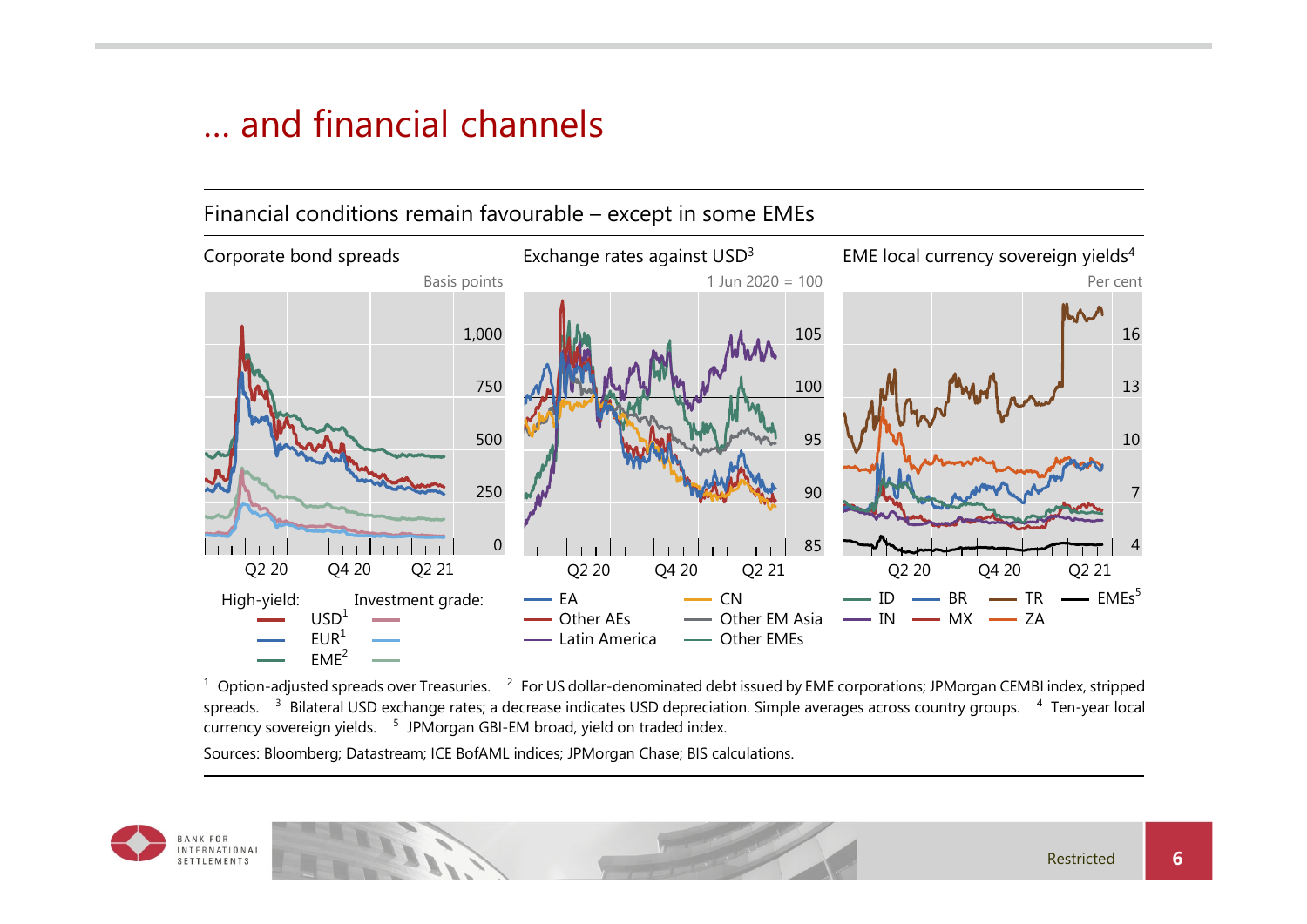# Monetary and fiscal policy interactions ahead

- 0 MFP interaction very successful in pandemic recession
- $\bullet$  But this "beautiful friendship" will end at some point:
	- oPublic debt has risen everywhere
	- o Inflation has risen, too – temporarily only? (rising house prices are a related concern)
	- oFiscal sustainability issues loom …
	- o… and questions being asked about normalisation of MFPs
- Regaining greater room for manoeuvre important for both M&FP
	- oBut fiscal consolidation will put pressure on MP to stay easy
	- o MP normalisation will put pressure on government borrowing costs

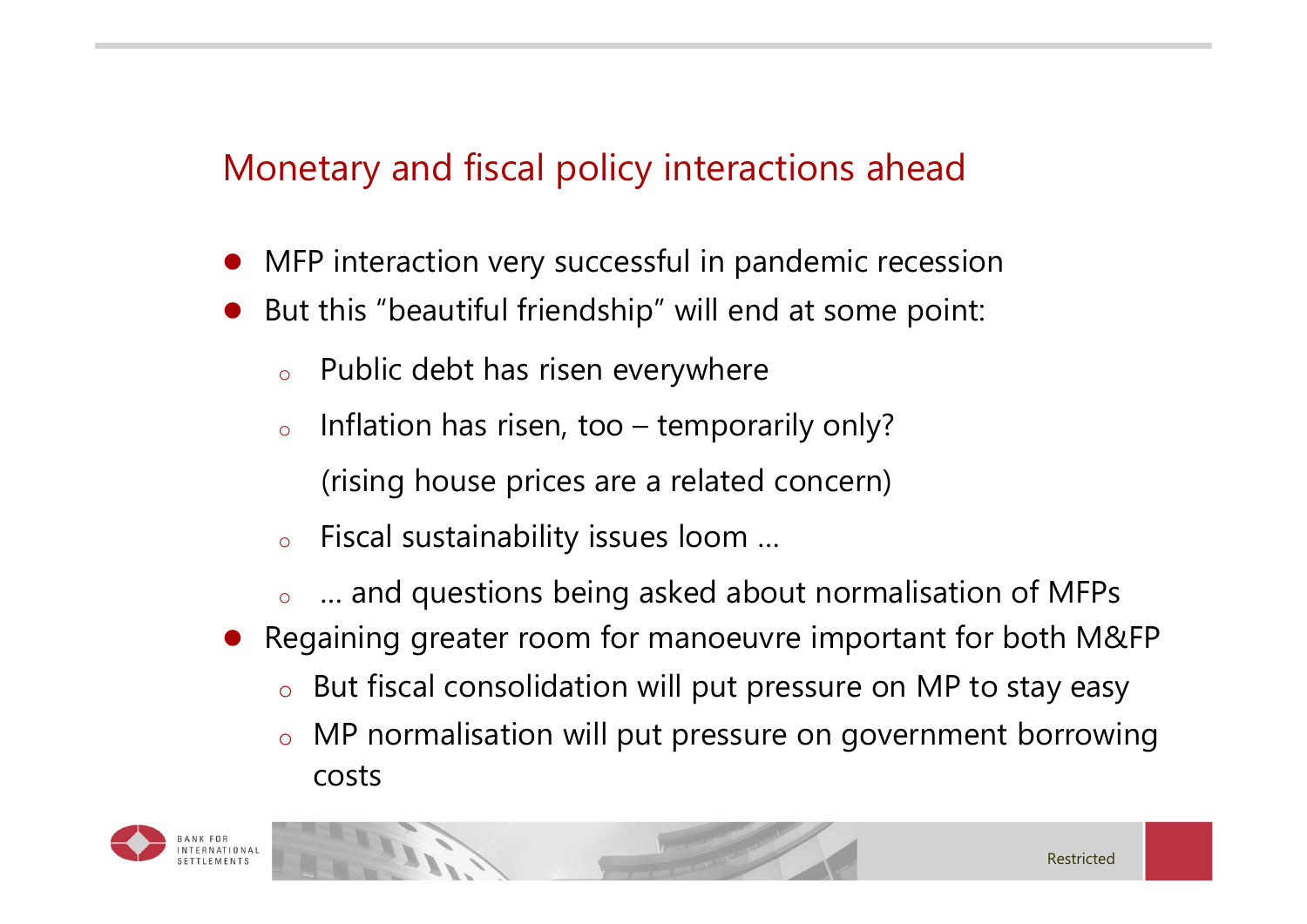# Could inflation surprise on the upside?

- 0 Fiscal policy may have done "too much" in some countries: could inflation surprise on the upside and financial conditions tighten before MP moves?
- Higher inflation welcome where it's been stubbornly below target
- $\bullet$ But sharp adjustment in financial markets would be disruptive
- Reasons to believe such prospects are slight
	- $\circ$  Expectations inferred from bond yields show increases mostly centred on near term
	- $\circ$  Fiscal expansion in advanced economies does not seem to have lifted market participants' inflation expectations beyond medium term
- $\bullet$ But the risk of inflation surprises cannot be dismissed entirely

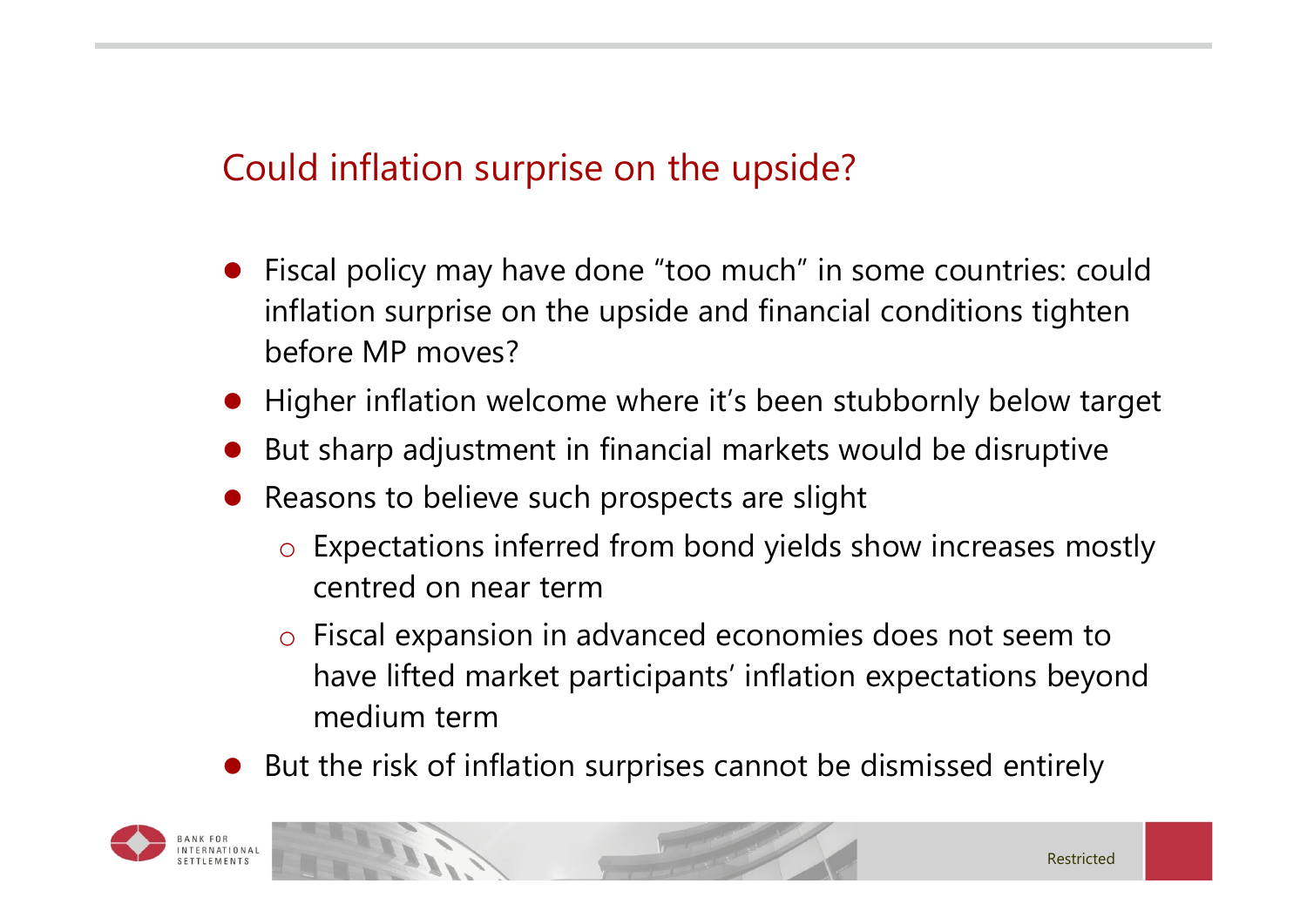#### Fiscal stimulus lifted inflation expectations in the medium term



 $1$  Cross-country weekly simple averages for G7 countries; 2-year break-even inflation rates for Canada and Germany are not available. <sup>2</sup> Includes all budgetary and non-budgetary measures announced through 17 March 2021. The lines connect the dots that correspond to regression-based estimates of the effect of a 1 percentage point increase in the fiscal stimulus to GDP ratio (either budgetary or non-budgetary measures) on break-even inflation rates at a 1, 2, 5, or 10-year horizon; in percentage points. See Box A1 for details.

Sources: European Commission; IMF; Bloomberg; Datastream; national data; BIS; BIS calculations.

**BANKFOR INTERNATIONAL** SETTLEMENTS

Restricted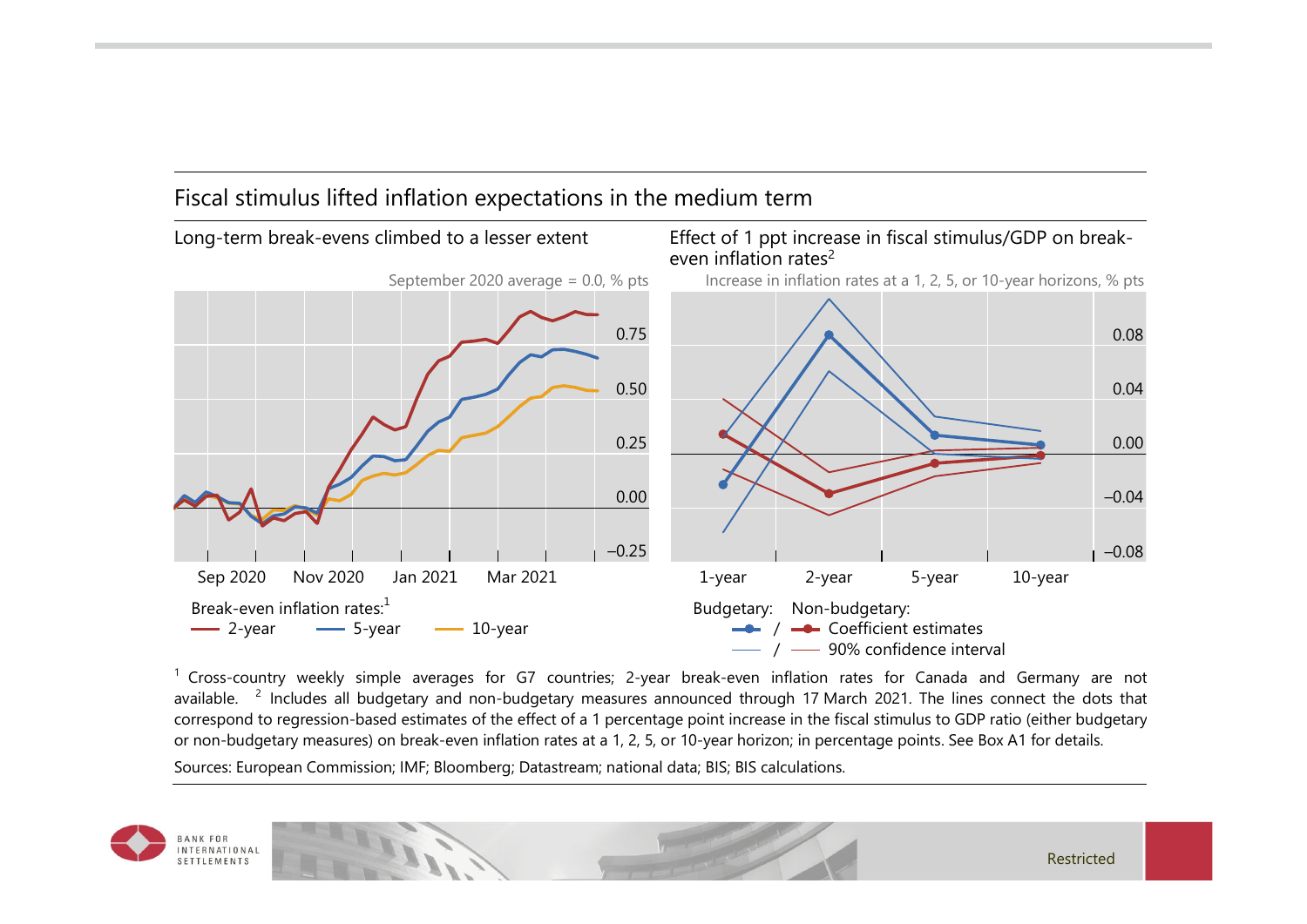# How much to worry about (much) higher public debt?

- 0 Debt/GDP ratios on a par with World War II peaks
- $\bullet$ Nominal interest rates at historical low
- $\bullet$  Real interest rates likely at historical low, too. Negative for longer than during the Great Inflation
- **•** Debt burden has never seemed so light
- $\bullet$ But still need to worry about  $r - g$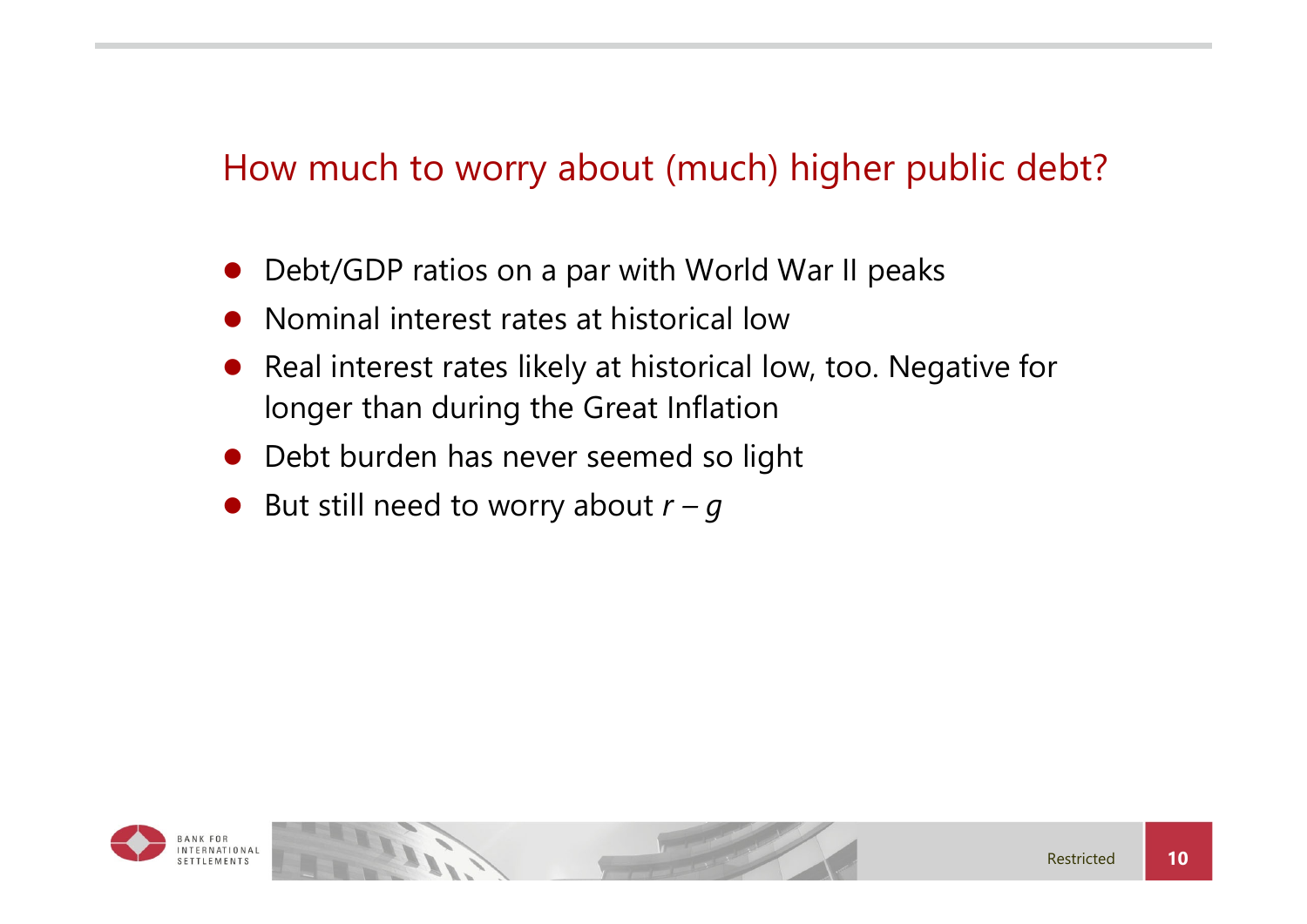

### Rising debt, but debt service cost at historical trough: no reason to worry?

<sup>1</sup> General government debt at nominal value, latest available quarter for 2020. Sample of 19 AEs and five EMEs. <sup>2</sup> Debt/GDP multiplied b the simple average of short- and long-term interest rates. Sample of 16 AEs and one EME. <sup>3</sup> Median debt service if nominal interest rates had stayed at the 1995 level.

Sources: Abbas et al (2010); Jordà et al (2016); European Commission; IMF; OECD; Bloomberg; Datastream; BIS; BIS calculations.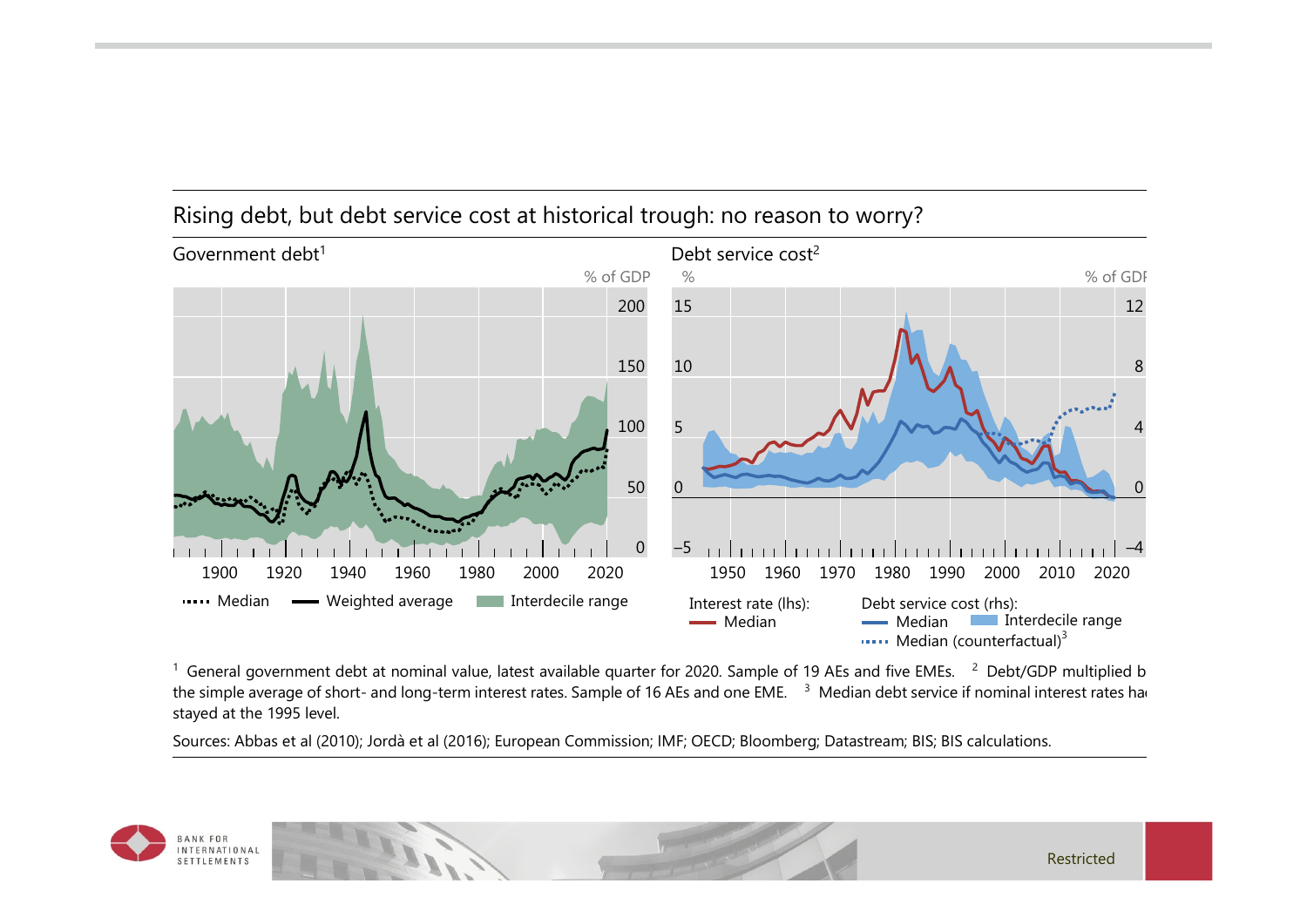### How relaxed can one be about  $r - g < 0$ ?

- 0 Advanced economies: increase in D/Y is associated with economically small increase in  $r - g$ , irrespective of initial D/Y
- **•** EMEs: increase in D/Y associated with large increase in  $r g$ , notably when initial  $D/Y > 70\%$

 $\overline{\phantom{a}}$ In those EMEs, D/Y up 1 ppt  $\rightarrow$   $r-g$  up 0.4 ppt

(23 advanced economies, 35 EMEs, Q1 1995 – Q1 2021)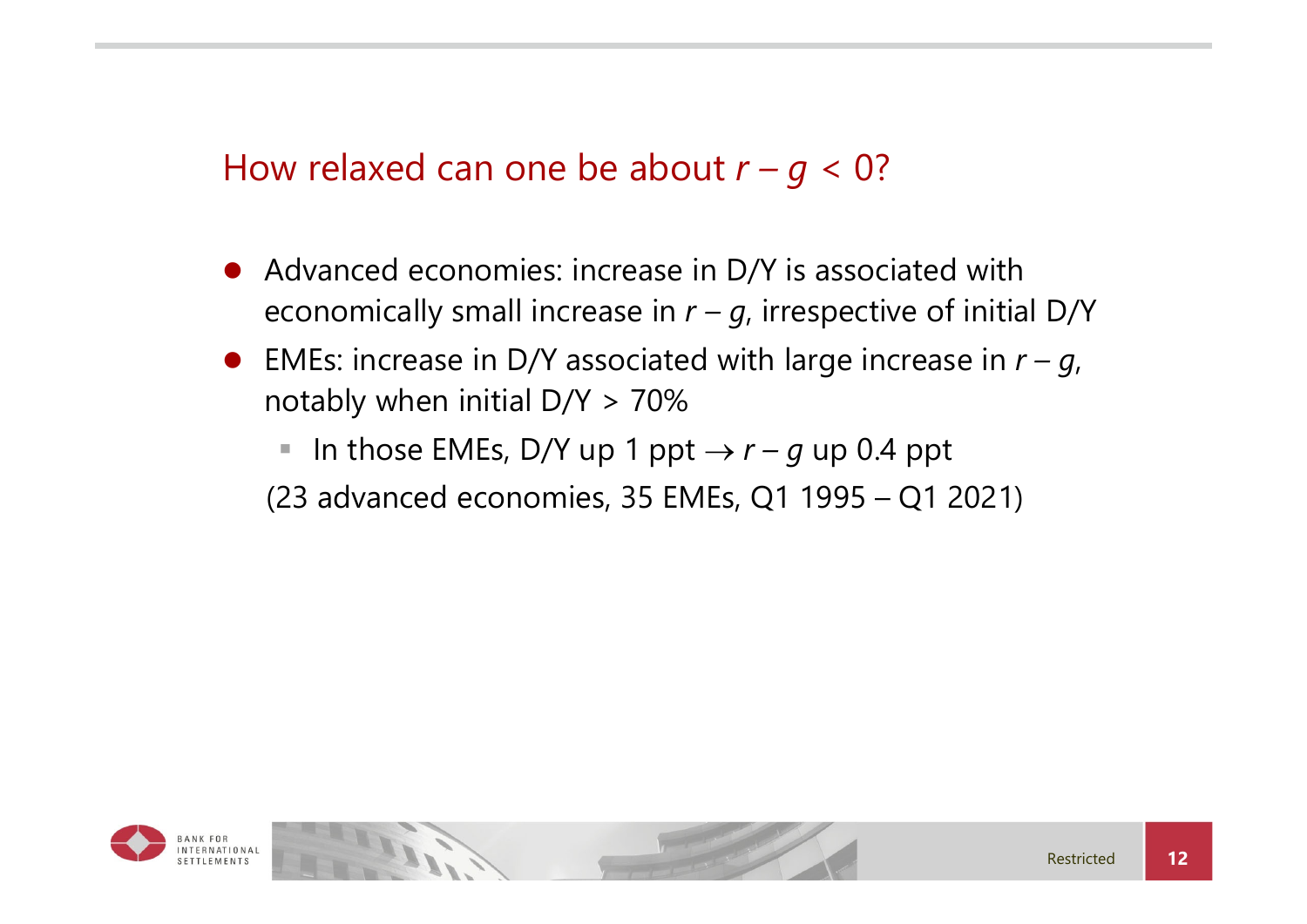### $r - g$  rises non-linearly with government debt<sup>1</sup>

In percentage points



<sup>1</sup> The dots correspond to coefficient estimates of the effects of a 1 pp increase in the D/Y on  $r - g$  one year ahead, depending on whether the initial D/Y is below 50% (sample median), above 50%, or above 70%. The regressions feature time fixed effects (to control for secular trend in *r*) and country fixed effects. *r* is the 10-year government bond yield and *g* is the year-on-year GDP growth rate. Sample includes 60 countries from 1980 to Q1 2021.

Sources: BIS; BIS calculations.



Restricted